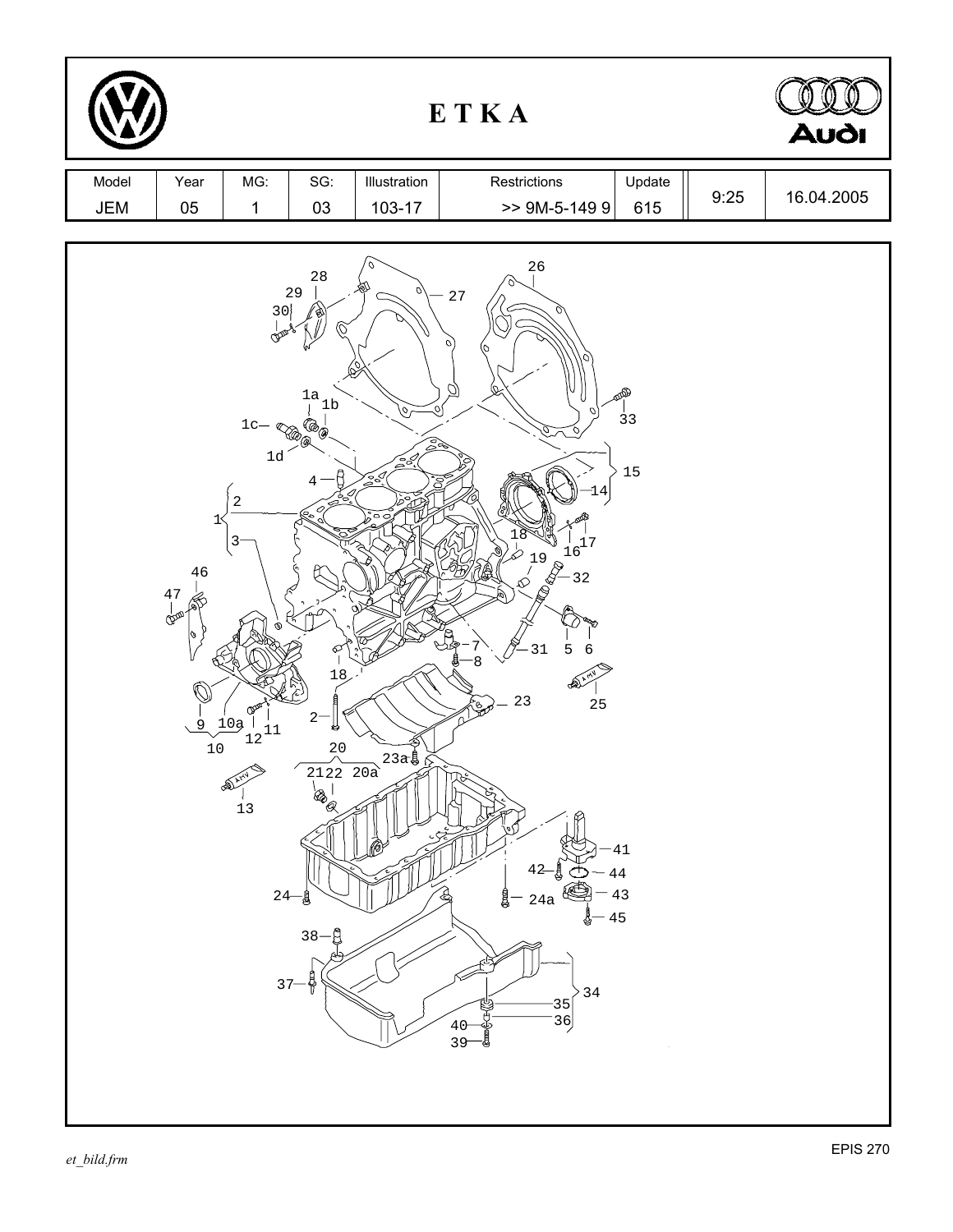

## **E T K A**



| Model | Year | MG: | $\sim$<br>ას: | Illustration                        | Restrictions        | Update |      | .2005<br>16<br>04 |
|-------|------|-----|---------------|-------------------------------------|---------------------|--------|------|-------------------|
| JEM   | 05   |     | 03            | $\overline{\phantom{a}}$<br>$103 -$ | 149<br>$9M-5-$<br>9 | 615    | 9:25 |                   |

| Pos            | Part Number |                | Name       | Remarks                                            | Qty            | Model          |                            |
|----------------|-------------|----------------|------------|----------------------------------------------------|----------------|----------------|----------------------------|
|                |             |                |            | cylinder block with pistons<br>oil sump            | $1.91$ tr.     |                | diesel eng.:<br><b>BEW</b> |
| 1              |             | 038 103 101 AM |            | cylinder block with pistons<br>>> BEW 028 769<br>М |                | 1              |                            |
| (1)            |             | 038 103 101 AP |            | cylinder block with pistons<br>M BEW 028 770>>     |                | 1              |                            |
| $\overline{2}$ | N           |                | 901 300 01 | screw, hex. hd.                                    | <b>AM10X80</b> | 10             |                            |
| (2)            | N           |                | 908 897 01 | screw, hex. hd.                                    | AM10X80        | 10             |                            |
| 3              | N           |                | 011 907 7  | sealing cap                                        | A14            | 3              |                            |
| 4              |             | 028 103 039 A  |            | sleeve                                             |                | $\overline{2}$ |                            |
| 5              |             |                |            | impulse sender<br>see illustration:                | $906 - 00$     |                |                            |
| (7)            |             | 038 103 157 B  |            | oil spray jet                                      |                | 4              |                            |
| (8)            |             |                |            | screw, cheese hd.                                  |                | 4              |                            |
|                |             |                |            | discontinued / replacement:                        | 038 103 157 B  |                |                            |
| 9              |             | 038 103 085 E  |            | seal                                               | 35X48X10       | 1              |                            |
| 10A            |             | 038 103 153 D  |            | sealing flange                                     | front          | 1              |                            |
| 12             | $+ N$       |                | 909 450 01 | bolt, hex. hd. with socket<br>head                 | M7X21,5-SP     | 6              |                            |
| 13             | b D         | 176 404 A2     |            | silicone sealant<br>sealing flange                 | 93G<br>front   | x              |                            |
| 14             |             |                |            | radial shaft seal<br>not a spare part              |                |                |                            |
| 15             |             | 06A 103 171 A  |            | sealing flange                                     | rear           | 1              |                            |
| 17             | $+$ N       | 909 450 01     |            | bolt, hex. hd. with socket<br>head                 | M7X21,5-SP     | 6              |                            |
| 18             | N           | 043 207 2      |            | dowel pin                                          | 8H8X14         | 4              |                            |
| (19)           |             | 012 301 153 B  |            | sleeve<br>F<br>$>> 1J-3-225 000*$                  | 16x13,5        | $\overline{2}$ |                            |
| 19             |             | 022 103 139    |            | sleeve<br>$F$ 1J-3-225 001>>*                      | 16x13,5        | $\overline{2}$ |                            |